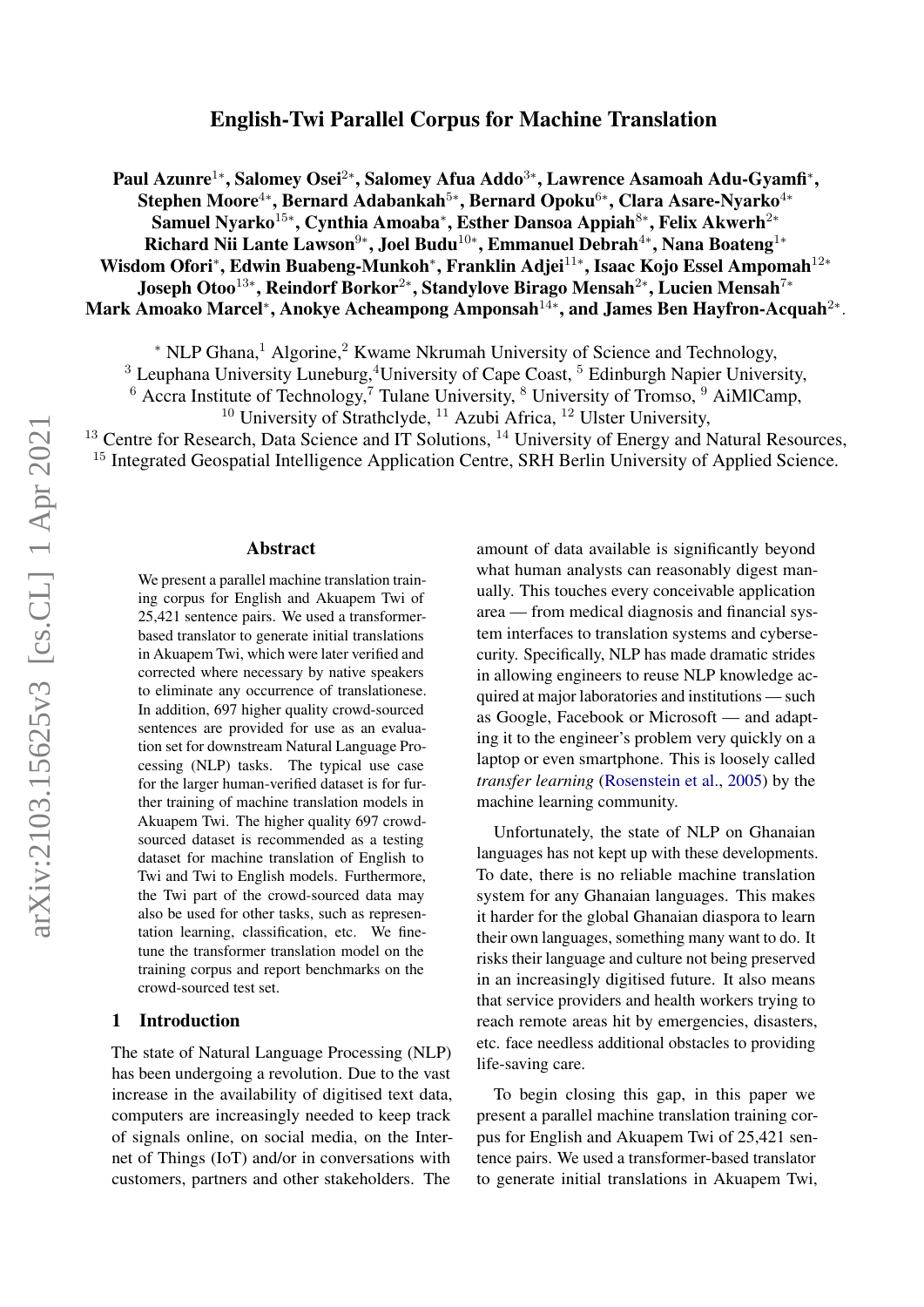which were later verified and corrected where necessary by native speakers. The typical use case for the dataset is for further training of machine translation models or the fine-tuning of an unsupervised embedding for the Akuapem Twi dialect of Akan. Moreover, the data set can also be used for other downstream NLP tasks, such as named entity recognition and part-of-speech tagging, with appropriate additional annotations.

Furthermore, we present 697 crowd-sourced parallel sentences from native speakers of Twi across the country, collected via Google Forms. This dataset is recommended as a testing dataset for machine translation of English to Twi and Twi to English models.

We fine-tune our transformer translation model on the training corpus and report benchmarks on the crowd-sourced test set.

### 2 Related Work

#### 2.1 Machine Translation

Machine translation (MT) converts sentences from a source language to a targeted language using computer systems, with or without human aid [\(Hutchins](#page-8-1) [and Somers,](#page-8-1) [1992\)](#page-8-1). Historically, MT spans from the 1949 work of Warren Weaver through recent developments like automatic translation from Google (Chéragui, [2012\)](#page-7-0).

In this study, we built on the OPUS-MT English to Twi model [\(Tiedemann and Thottingal,](#page-8-2) [2020\)](#page-8-2). OPUS-MT models are based on state-of-the art transformer-based neural machine translation. The neural network architecture for these models is based on a standard transformer setup with 6 self-attentive layers in both the encoder and decoder network, and 8 attention heads in each layer [\(Vaswani et al.,](#page-8-3) [2017\)](#page-8-3). For many low-resource languages, these models can be a good starting point for building useful models.

In this work, we use the English to Twi OPUS-MT model to generate preliminary translations that are corrected by native speakers. While this approach has some risks – such as *translationese* or overly literal translations making it into the dataset – it reduced the cost of generating the data by a factor of approximately 50 percent. This made the project feasible to execute, given the resources and budget available. The resulting data is used to fine-tune the model for better performance.

<span id="page-1-0"></span>

Figure 1: Akuapem Vowel Chart

### 2.2 Description of Akuapem Twi

Ghana is a multilingual country with at least 75 local languages. Of these, the Twi language of the Akan people is the most widely spoken. It is spoken as a native language in parts of southern and central Ghana, as well as some areas of Cote d'Ivoire. By some estimates it has approximately 20 million native speakers [\(Eth,](#page-7-1) [2021\)](#page-7-1). Akan comprises at least four distinct dialects, namely Asante Twi, Akuapem Twi, Fante and Bono. Knowing the Akan language alone allows you to navigate your way through most parts of Ghana. You are likely to find someone who at the very least understands the language in almost every part of the country.

The description of Akuapem Twi focuses on the syntax and the phonology of the language. This description is important in text translation because of loan words. The phonological analysis discusses the phonological processes involved in the adaptation of lexical borrowing from English to Akan and how the adaptation provides values that are closer to a native speaker's perception and intuition.

Akuapem Twi is an Akan dialect from the Niger-Congo Potou-Tano family cluster. It was the first Ghanaian language to achieve literary status with its transcription of the Bible. Spoken by the Akuapem ethnic subgrouping in the Eastern Region of Ghana and some parts of Cote d'Ivoire, the number of speakers native to the language is approximated to be 629,000 [\(ethnologue,](#page-7-2) [2020\)](#page-7-2). It shares mutual intelligibility with other Akan dialects, specifically Fante and Asante Twi.

Akuapem Twi is a tonal language with high, mid, and low tones which have contrastive semantic interpretations. It operates a 10 vowel system with feature specifications in oral, nasal, and ±ATR vowel harmony systems. The Akuapem vowel chart is shown in Figure [1.](#page-1-0)

The different types of vowels are:

- Oral vowels:  $/a$ ,  $\alpha$ ,  $i$ ,  $i$ ,  $e$ ,  $\varepsilon$ ,  $o$ ,  $v$ ,  $o$ ,  $u$
- Nasalised vowels :  $/\tilde{i}$ ,  $\tilde{i}$ ,  $\tilde{a}$ ,  $\tilde{u}$ ,  $\tilde{u}$  /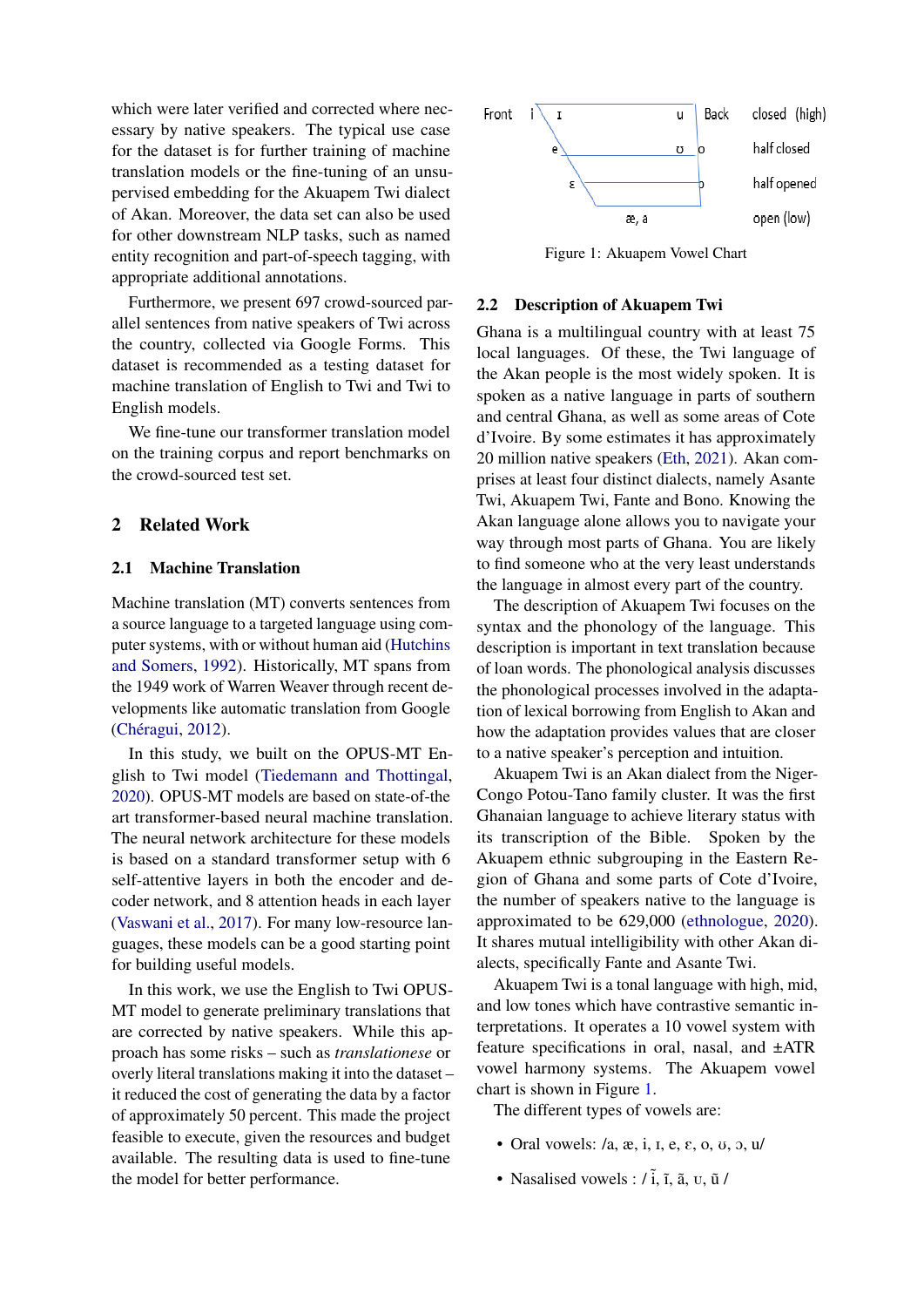• ±ATR Vowel Harmony

The Advanced Tongue Root (ATR) is a regressive assimilation vowel harmony process in Akan [\(Owusu,](#page-8-4) [2014\)](#page-8-4). In –ATR, the position of the tongue is pushed back whereas in the +ATR the tongue is pushed forward. [\(Dolphyne,](#page-7-3) [1988\)](#page-7-3) distinguishes the two groups as follows:

- Advanced Tongue Root /i, e, æ, o, u/
- Unadvanced Tongue Root  $\lambda$ ,  $\varepsilon$ ,  $a$ ,  $b$ ,  $\lambda$

The +ATR and –ATR vowel harmony groups have a complementary distribution. The language forbids co-occurrence of the two sets within a word with more than a syllable [\(Apenteng Monica Amoah,](#page-7-4) [2014\)](#page-7-4).

The consonant inventory consists of the following:

- /b, d, f, g, h, k, m, n, n, p, r, s, t/
- Glides :  $/w$ ,  $i/$
- Affricates :  $[\mathbf{t}, \mathbf{d}, \mathbf{c}, \mathbf{n}, \mathbf{n}, \mathbf{w}, \mathbf{h}^{\mathbf{w}}, \mathbf{k}^{\mathbf{w}}]$

The language is characterised by extensive palatalisation. In the phonological phonotactics, when a front vowel follows the velar consonants /g, k/ or the glottal fricative /h/, a palatalised derivative is produced in the Surface Form.

•  $/h$ ,  $g$ ,  $k' \rightarrow [c,dk,k]/($ +Front,-Low)

However there are exceptions to the rule where palatalisation does not occur in the set environment.

•  $/h$ , k, g $/ \rightarrow [h, k, g]/(+Front, - Low)$ 

Possible reasons for the exceptions and the alveopalatals both existing in the language have been attributed to amphichronic phonology and the present derivation admittedly being the product of the diachronic changes [\(Kwasi,](#page-8-5) [2008\)](#page-8-5). This theory is proven in monolingual Akan speakers who forgo the palatalised phonemes in favour of the nonpalatalised ones.

On syllabic directionality, Akuapem Twi operates to a large extent, a no coda syllable structure, and bans consonant clusters. The coda constraints in this directionality are sonorants/syllabic consonants which include nasals and glides (m, n, ng, w). The syllabic consonants on their own constitute voiced syllables word final. Ergo, Akuapem Twi does not have a closed syllable structure. The syllable structures available in the language are:

<span id="page-2-0"></span>

| word i | source language   native language |       |
|--------|-----------------------------------|-------|
| driver | dratvə                            | drəba |

Table 1: Loanword adaptation for CrV syllable structure.

<span id="page-2-1"></span>

|         | word   source language   native language |         |
|---------|------------------------------------------|---------|
| traffic | trafik                                   | trafikt |

Table 2: Loanword adaptation for vowel insertion.

- $\bullet$  V a
- CV a.ba seed
- CV.N a.ba.n government

Just as the syllabic consonant is a syllable on its own, vowels in a sequence constitute syllables on their own and they carry tone as well [\(Kwasi,](#page-8-5) [2008;](#page-8-5) [Dolphyne,](#page-7-3) [1988\)](#page-7-3).

Though the language does not permit consonant clusters in its directionality, there appears to be an enduring violation to this constraint, the CCV, represented specifically as the CrV, (a type of syllable consisting of a consonant, the letter "r", and a vowel). Marfo and Yankson [\(Marfo and Yankson,](#page-8-6) [2008\)](#page-8-6) argue that the CCV, represented in Akan as the CrV, is the Surface Form (SF) of the Underlying Representation (UR) CV.rV, attributing it to a derivation that 'has resulted from a phonological process that ends in a syllable reduction and a subsequent fusion of this reduced syllable into another' [\(Marfo,](#page-8-7) [2013\)](#page-8-7).

Phonological processes like epenthesis, deletion and syllable structure modification are used to nativise foreign words that are borrowed into the native language. In that regard, forms that exist in the source language do not necessarily have to undergo a lot of phonological processes to be adapted into the native language, case in point the CrV structure. See Table [1](#page-2-0) for illustration.

English operates both a closed and open syllable structure. When a word with a closed syllable structure is borrowed from English, the nativisation process would request that the word be phonologized as open in Akuapem Twi by way of an epenthetic vowel (insertion of a vowel). See Table [2](#page-2-1) for an example.

On the other hand, sounds in the source language that are not attested in the native language are replaced with an approximation of the sound in the native language.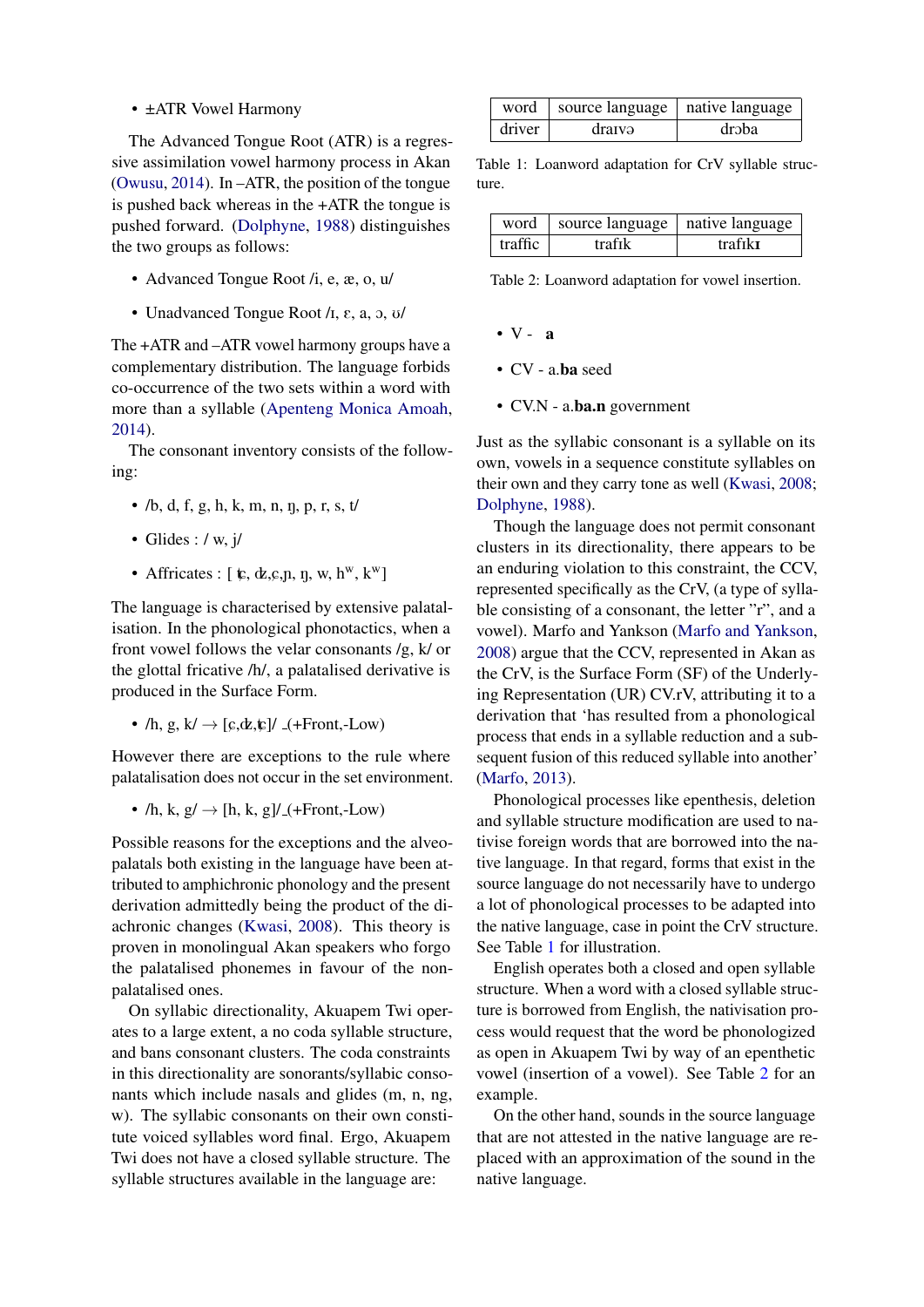<span id="page-3-0"></span>

| di    | eat       | <b>SIMPLE PRESENT</b> |
|-------|-----------|-----------------------|
| re-di | is eating | <b>PROGRESSIVE</b>    |
| be-di | will eat  | <b>FUTURE</b>         |
| a-di  | has eaten | PRESENT PERFECT       |
| di-i  | ate       | <b>PAST</b>           |

Table 3: Akuapem Twi Indicating Tense

The syntax of Akuapem Twi has a taxonomy of lexemes in both functional and lexical categories. Major lexical categories are nouns, verbs and adjectives.

Nouns can be subjects or objects of a predicate. They can also take on adjuncts such as adjectives and determiners and be morphologically inflected with phi-features – gender, number.

Verbs indicate tense, aspect and negation with morphophonological inflections and are always placed between the subject and the object except when they are in the imperative. Usually, the root of the verb form which is the simple present tense is inflected with a set of functional affixes to indicate different tenses. An illustration is presented in Table [3.](#page-3-0)

Both the nominal subjects and objects can have adjuncts such as adjectives and determiners together to form a constituency. The determiners mostly follow the noun as well but can precede it in a few instances. The word order of Akuapem Twi is the nuclear predication, SVO – Subject Verb Object. For example:

 $[$ [Papa no]  $(S)$  [nnoaa]  $(V)$  [hwee]  $(O)$ bio]

*Man the has not cooked anything again.*

#### The man has not cooked anything again

Questions in the language are raised in two ways: tone and the interrogative marker 'so'. In tone, a declarative sentence can become a question by raising the tone at the end of the sentence. This is illustrated as follows.

- 1. Papa no nnoaa hwee bio?
- 2. So papa no nnoaa hwee bio?

#### 3 Parallel Corpora

Parallel corpora or translation corpora involve texts and their translations. Source and target texts may be aligned at word, sentence or paragraph level[\(Zanettin,](#page-8-8) [2014\)](#page-8-8). According to Li [\(Doval](#page-7-5) [and Nieto,](#page-7-5) [2019\)](#page-7-5), the first parallel corpora was the Canadian Hansard Corpus which consisted of Canadian parliamentary proceedings published in English and French. Other parallel corpora mostly available online are Multilingwis, EPTIC ( European Parliament Translation and Interpreting Corpus), Cluvi and Intercorp. These resources contain authentic examples of previously translated texts unlike online automatic aids like Google Translate, Bab.la, Babelfish and Systran. Much like these parallel corpora, the unidirectional English- Akuapem Twi parallel corpus for this study may serve as resource for research in many domains including Natural Language Processsing (NLP), computational linguistics and lexicography. Furthermore, since corpora are usually open-ended, the unidirectional English- Akuapem Twi corpus may be enlarged and uploaded online to develop general language tools and computer- assisted translation tools such as electronic dictionaries, spell- checker programmes, translation memories (TMs), concordances and terminology banks [\(Genette,](#page-8-9) [2016\)](#page-8-9). As more tools are developed, more authentic translations can be done to overcome the challenge of scarcity of electronic texts in a low resource dialect of Akan like Akuapem as well as other Ghanaian languages and to speed up the evolution of Akan from simple online existence to optimal online presence.

#### 3.1 Existing Datasets in Akan

The amount of multilingual text available for Twi is not as extensive as it should be, and this section seeks to explore the current state of such data. For languages with greater resources, there is a significant amount of text available online for the use of NLP, with some of the best sources being Wikipedia and the Bible. For lesser-resourced languages, the Bible is the most available resource [\(Resnik et al.,](#page-8-10) [1999\)](#page-8-10). It is essential to consider that many of these resources typically have a non-native and religious bias, resulting in low translation quality and noisy datasets. Recently, [Alabi et al.](#page-7-6) [\(2020\)](#page-7-6) explored the major existing Twi datasets – Bible translation pairs (labeled as clean), Jehovah's Witness data, Wikipedia data, and the JW300 Twi corpus [\(Agic and Vulic,](#page-7-7) [2020\)](#page-7-7). The latter 3 are assessed and labeled as noisy due to dialectal inconsistencies. These inconsistencies make it crucial to create cleaner data.

The JW300 Twi corpus and Jehovah's Witness datasets are significant in size, together providing over 1.5 million word tokens. However, it is impor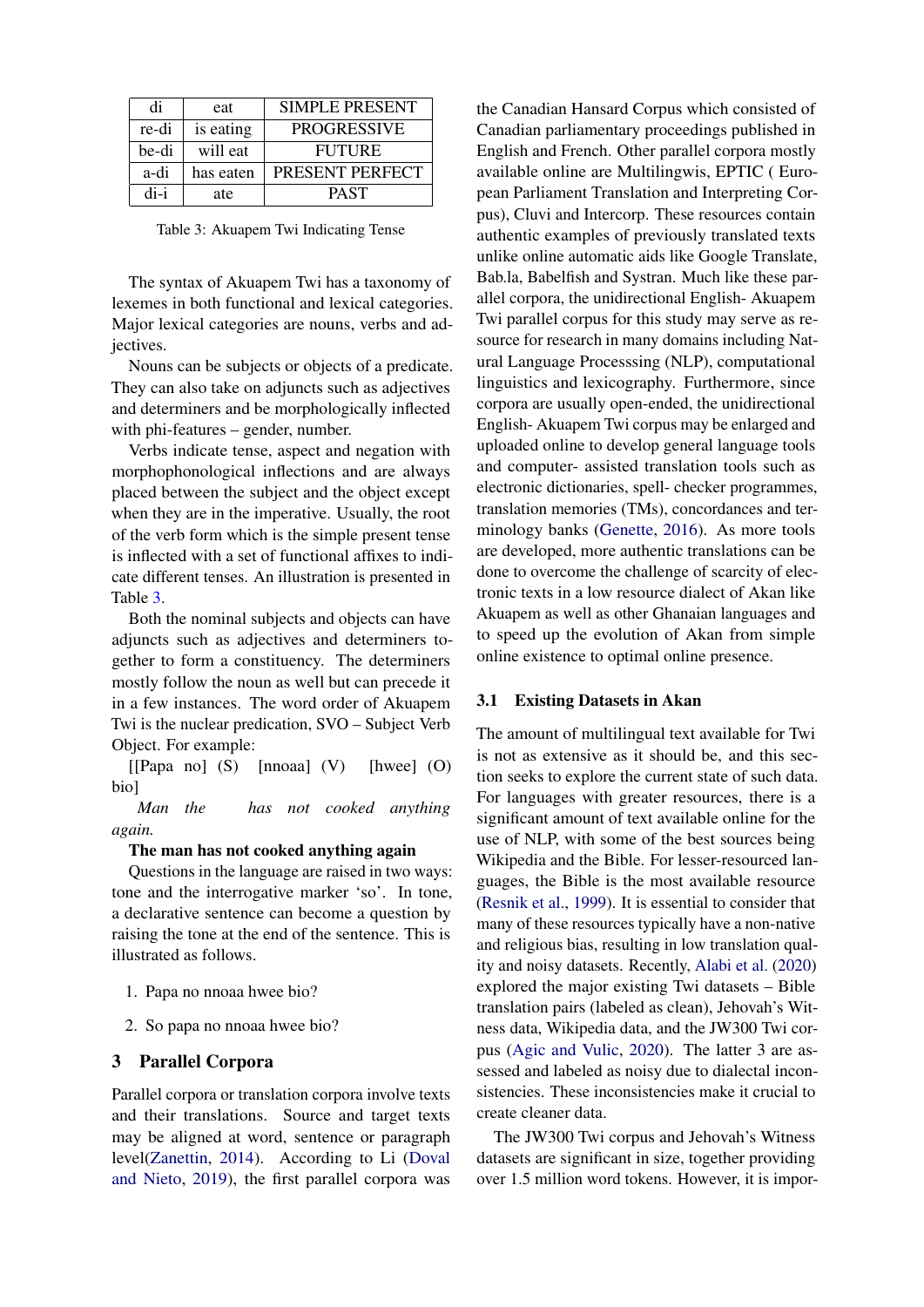tant to be aware of the religious influences of this data and the errors it contains, making this corpus noisy for NLP tasks. The JW300 dataset presents the corpus in an incredibly convenient way, available as parallel translation sentence pairs of English to Akuapem Twi, though there is a slight mixing of the Akuapem and Asante dialects within this data, contributing to the noise. [Alabi et al.](#page-7-6) [\(2020\)](#page-7-6) further explored the ways that NMT tasks can be supported within a small dataset of just clean data. Utilizing the clean data provides a higher accuracy assessment from native speakers, but as the dataset grows, the use of noisy data becomes necessary and leads to greater errors.

Another religiously biased dataset is the Bible, explored for NLP purposes by [Alabi et al.](#page-7-6) [\(2020\)](#page-7-6) and [Adjeisaha1 et al.](#page-7-8) [\(2020\)](#page-7-8). This dataset contains 600,000 tokens and is the cleanest dataset currently available in Twi. This Bible data is also presented as a parallel English to Asante Twi corpus. This parallel corpus was additionally used by [Adjeisaha1](#page-7-8) [et al.](#page-7-8) [\(2020\)](#page-7-8) to conduct neural machine translation with state-of-the-art MT architectures. Within the research conducted by [Adjeisaha1 et al.](#page-7-8) [\(2020\)](#page-7-8), the Twi corpora contained a single version, whereas the English consisted of four different versions: King James Version, Good News Bible, Easy to Read Version, and New International Version.

The TypeCraft (TC) Akan Corpus was created to improve the development of online lexicographical data for lesser resourced languages [\(Beermann](#page-7-9) [et al.,](#page-7-9) [2020\)](#page-7-9). The TC-Akan Corpus contains 261 pieces of text, with 98,000 tokens. These words were annotated for part-of-speech and glossed for the TC-Akan Corpus, leading to 1,367 words within this dictionary. This project was spurred by the existence of two physical Twi dictionaries, which are fairly comprehensive, but are not in a format that is supported online. Another important feature of the TC-Akan corpus is its refinement of current online dictionaries, available from the Ghana Institute of Linguistics Literacy and Bible Translation (GILLBT). The compilation of words from these dictionaries had to be refined for dialectal and spelling accuracy, coupled with the removal English loan words to ensure a clean corpus.

Considering the synthesis of all of this data and the growing need for neural MT in Twi, creating data that is clean and widely available is necessary.

### 4 Methodology

In this section we describe the methodology for generating our parallel corpus.

#### 4.1 Source English Sentence Data

The corpus of English sentences used as the source text was curated from tatoeba.org [\(Tatoeba.org,](#page-8-11) [2021\)](#page-8-11) – this data is licensed under the Creative Commons - Attribution 2.0 France license (terms of use on page). The sentences originally appeared as part of a bilingual corpus for English and German. A total of 50,000 English sentences were randomly sampled from the above dataset and used for our project.

# 4.2 Crowd-sourced Parallel Data

The crowd-sourced data was obtained from voluntary responses of people through a Google Form survey over a period of 2 months. A set of English sentences were randomly selected from the source English sentence data for volunteers to respond by providing the correct Twi translations. The responses were manually verified and corrected by in-house native speakers and linguists. This often involved correcting wrongly used special characters. However, it is important to mention that these crowd-sourced parallel data were not scored during the verification phase as compared to our machine generated preliminary translations.

### 4.3 Distribution of sentences to researchers

As part of the process of generating 50,000 English to Akuapem Twi sentence pairs, we used the transformers library by Hugging Face [\(HuggingFace,](#page-8-12) [2021\)](#page-8-12) to load the aforementioned OPUS-MT pretrained model from the Language Technology Research Group at the University of Helsinki [\(Tiede](#page-8-2)[mann and Thottingal,](#page-8-2) [2020\)](#page-8-2). We first tuned some hyperparameters of the model in order to improve the preliminary translations. We found the temperature and beam search settings to be the most important. Specifically, we used a temperature setting of 1.0, with 4 beams and early stopping enabled for beam search.

Ten (10) researchers from NLP Ghana had earlier been nominated, based on their knowledge and fluency of the Akuapem Twi language, to work as members of the team for scoring, verification and correction of the preliminary translations. As we had initially aimed to translate 50,000 sentences, 10 researchers were provided with 5,000 sentence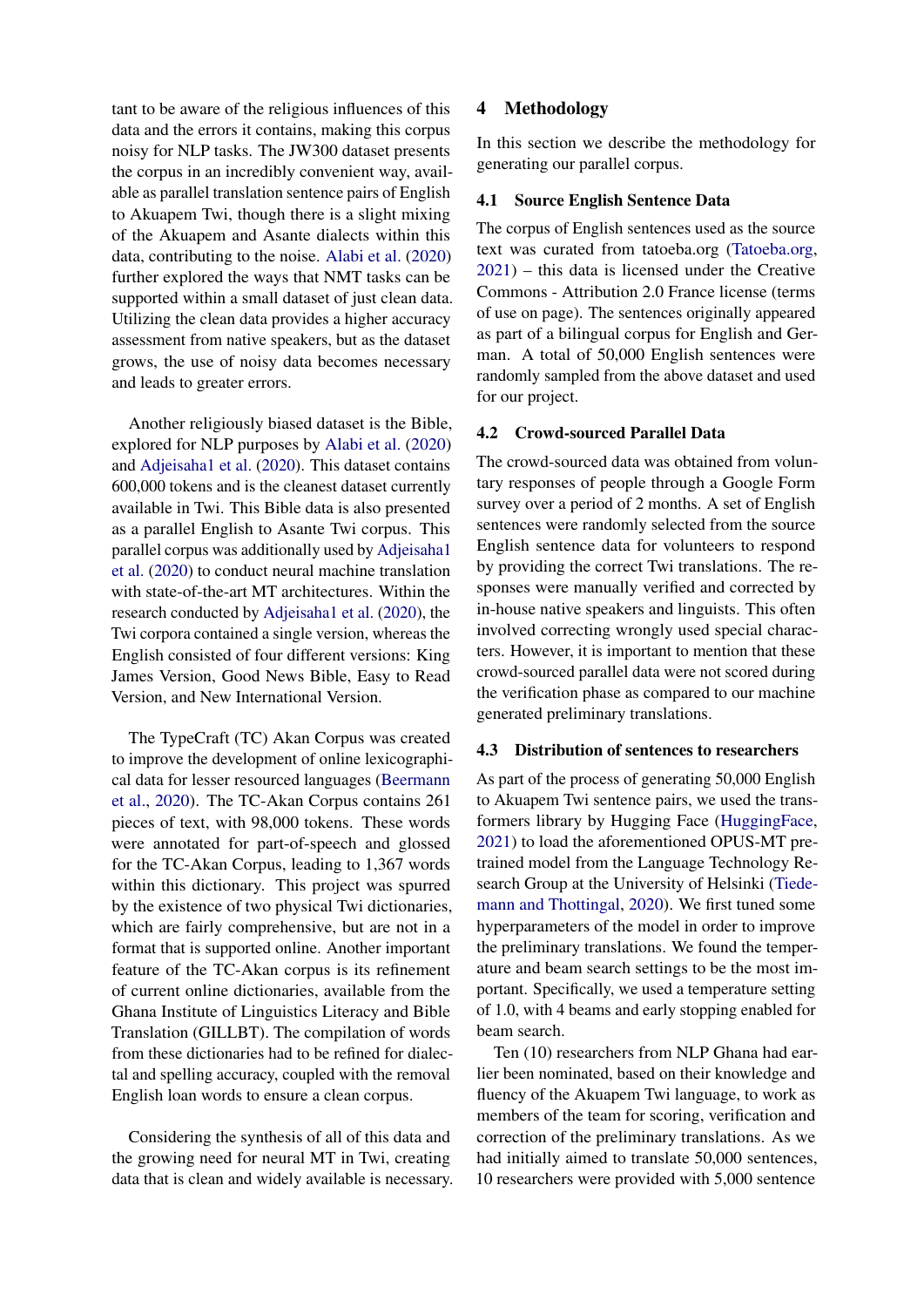<span id="page-5-0"></span>

| Human Verified Corpus     |                |            |                   |  |  |
|---------------------------|----------------|------------|-------------------|--|--|
|                           | sentence count | word count | unique word count |  |  |
| English                   | 25,421         | 163,861    | 13,058            |  |  |
| Akuapem Twi               | 25,421         | 170,908    | 12,314            |  |  |
| Crowd-sourced Data Corpus |                |            |                   |  |  |
|                           | sentence count | word count | unique word count |  |  |
| English                   | 697            | 3,525      | 1,225             |  |  |
| Akuapem Twi               | 697            | 6,702      | 2,541             |  |  |

Table 4: Dataset Statistics

pairs each for revision. As a form of motivation or compensation for their work, every researcher was offered \$1 for 50 scoring, verification and corrections. The 5,000 sentence pairs were saved in a google sheet and distributed to each researcher.

# 4.4 Verification and Correction of Preliminary Translations

The typical process of verification of translations involved a researcher who is also a native speaker of the local language. In other words, researchers reviewed the preliminary translations generated by the translator. Based on the accuracy of the translation as determined by the researchers who were human translators, these preliminary translations were either maintained or revised.

# 4.5 Final Dataset

At the initial stages of the translation process, we learned that the professional linguist market rate is significantly higher at 1\$ per 1 translation on average. Perhaps unsurprisingly, we were unable to hit 100% of our target, but achieved a decent 50+% completion within the agreed timeline of two months, as presented next.

# 4.5.1 Statistics of Human-verified Corpus

Overall, due to monetary and time constraints approximately 25,000 of English to Akuapem Twi sentence pairs were scored, verified and corrected where necessary by 10 native speakers. Final statistics of the dataset are described in Table [4.](#page-5-0)

# 4.6 Evaluation

The crowd-sourced data corpus was already translated by native speakers hence was already verified. The main evaluation for the dataset was therefore on the 25,000 English to Akuapem Twi sentence pairs.

Ten (10) native Twi speakers were employed to verify the preliminary translations from the model. This is similar to the use of humans for verification employed by [\(Chen et al.,](#page-7-10) [2018\)](#page-7-10) in verifying the emotions associated with a particular text. Instead of five people checking a single sentence as used in [\(Chen et al.,](#page-7-10) [2018\)](#page-7-10), one person was employed to check on the quality and clarity of a specific translated sentence. They would then score it on a scale of 1 to 10, with 10 being a perfect translation. A scoring threshold of eight (8) was established, below which the translated sentence was edited to make more sense, and above which it was left asis. At a score of 8, another person double-checked the quality of the translated text to see if it needed editing.

# 5 Translator Fine-Tuning

After the human-verified data was prepared, it was used to fine-tune the aforementioned OPUS-MT transformer model further. The weights of the transformer architecture, implemented with the transformers Python library by Hugging Face (with Py-Torch backend), were initialized to the Helsinki OPUS-MT model. All the model layers were then fine-tuned using the Adam optimizer [\(Kingma and](#page-8-13) [Ba,](#page-8-13) [2014\)](#page-8-13) for 20 epochs. This was done on a single Azure Cloud GPU-enabled NC6 Virtual Machine, with a batch size of 8. This took 2 hours and 20 minutes to execute, achieving a loss value of about 0.12.

The well-known Bilingual Evaluation Understudy (BLEU) [\(Papineni et al.,](#page-8-14) [2002\)](#page-8-14) score for measuring the quality of text which has been translated from our algorithms is the metric used to measure the quality of the translations. In BLEU, there is a "reference" – a human translated version of a sentence, as well as a "candidate" – translation generated by the algorithm. The "candidate" is compared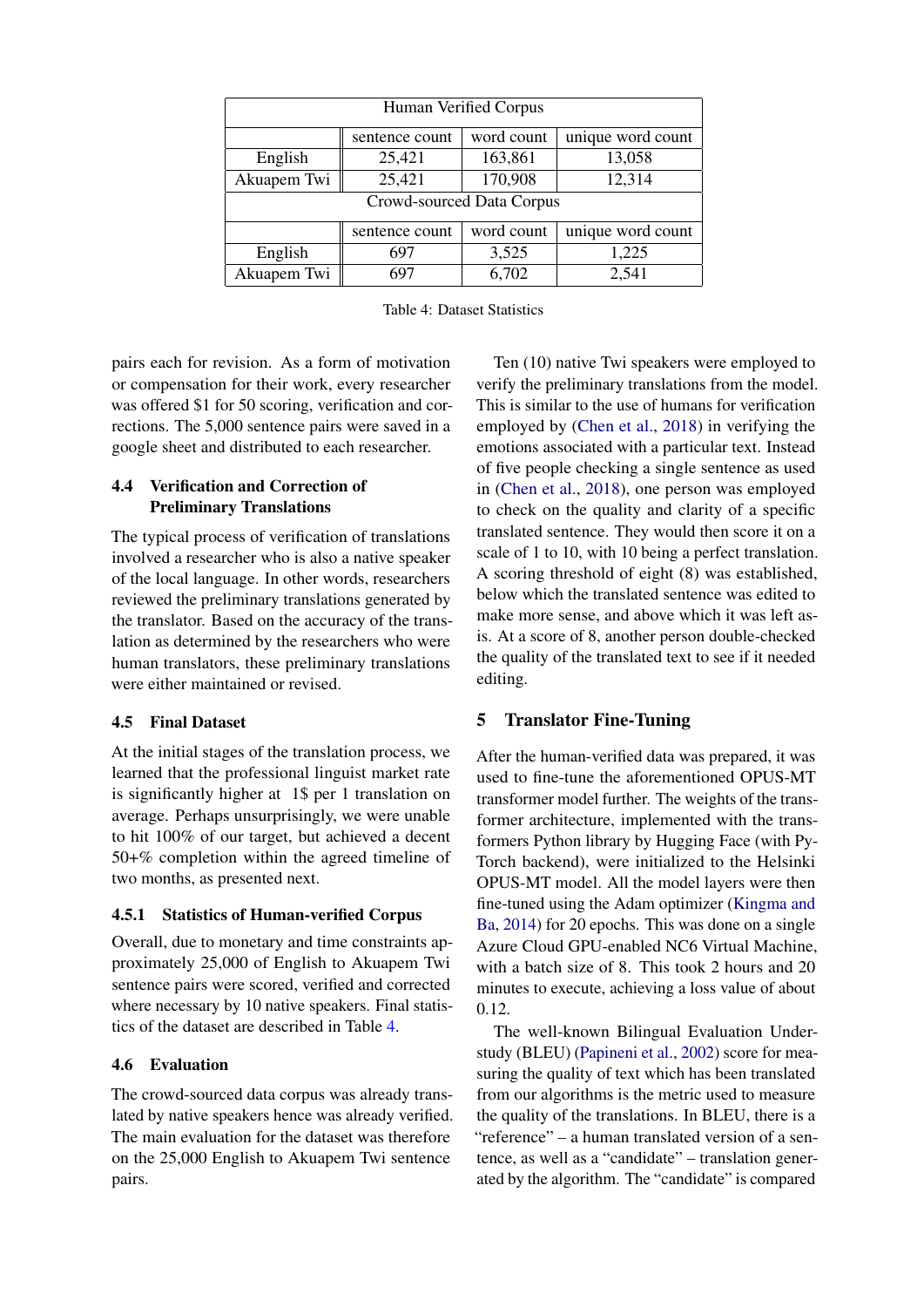with the "reference" and the BLEU score, which is a modified precision measure, is generated [\(Pa](#page-8-14)[pineni et al.,](#page-8-14) [2002\)](#page-8-14). While human evaluation of machine translations is expensive, BLUE is fast, less expensive and language-independent. Moreover, it has a high correlation with evaluations from humans [\(Papineni et al.,](#page-8-14) [2002\)](#page-8-14) though the degree of high correlation differs by language-pairs as seen with submissions on the WMT metrics shared task [\(WMT\)](#page-7-11).

On our evaluation of the model, BLEU scores on the "candidate" sentences (translated sentences from the fine-tuned model - from English to Akuapem Twi) are generated using the *corpus-bleu* function in the Python *nltk bleu-score* module. The test data used is the crowd-sourced data of 697 English sentences and 697 Akuapem Twi "references". The highest BLEU score achieved was 0.720 using the following parameters: *smoothing function* value of *7*, with *auto-reweigh* of *True* and *weight* tuple values of *(0.58,0,0,0)*, indicating the focus is on "adequacy" instead of "fluency" in the translations [\(Papineni et al.,](#page-8-14) [2002\)](#page-8-14). In comparison, the OPUS-MT model before fine-tuning scored 0.694 using the same parameters indicating the fine-tuned model made a noticeable improvement of 3.75% over the OPUS-Model. Subjectively, the fine-tuned model was reported as a smoother experience by testers, who found it to yield egregiously wrong translations less frequently.

# 6 Result and Discussion

We found translations of the crowd-sourced and verified data to be largely accurate and acceptable. Many of the sentences in the source text are simple and express universal concepts which are rendered very close in the target language, while taking into consideration the target culture and conventions. Akuapem Twi is very close to Asante Twi, and many of the translations are correct in both dialects of Akan.

A number of translation strategies were used depending on the translation difficulty encountered. These strategies include loaning (borrowing), equivalence, cultural substitution, translation by a more general word among others. For example, words like *Paris, Boston, Australia* and *camera* were borrowed completely from the source language. Nonetheless, others like *coffee, computer* and *gas* were borrowed and adapted in terms of orthography and phonology – as  $k$ ofe, *komputa* and *gaas* respectively. There is also an attempt to provide several translations of the same source item in different contexts. This is useful for words like *welcome* which may mean *akwaaba* or *ndaase nni h*o depending on the context.

However, a closer look at the translations reveals the need for further improvement to the presented corpus. The difficult and time-consuming process of compiling corpora especially in African languages like Akan – which is yet to emerge from simple online existence to optimal online presence – may account for a number of errors in the crowdsourced translations. In this regard, since one of the aims of the parallel corpus is to facilitate further training of machine translation models in Akuapem Twi, and considering that corpora are usually openended, the translations must be revised further and updated as well to enlarge and improve the quality. For example, we recently identified what appears to be a mistranslation in entry 86 of the humanverified data, where *turn on the gas* is rendered as *fa w'ani si gaas no so* – *keep an eye on the gas*. A more appropriate translation might be *so gaas no*.

There is also the need to pay attention to, for example, cultural sensitivity by providing alternative translations to taboo words in Akuapem Twi and Akan in general to enrich the corpus. It is noteworthy that natives often prefer euphemistic terms, and these may even be found in texts within specialised fields like Medicine. The human translator might need to consider this, together with other aspects of culture for the target audience, when improving the corpus in the future.

Additionally, machine translations generated by the fine-tuned transformer model are mostly grammatically correct, but sometimes not idiomatic. Human touch or post-editing remains crucial to ensure higher accuracy and quality. Other examples underlining the need for the human touch after machine translation are presented in Table [5.](#page-7-12)

In the two examples above, the OPUS MT Translation of both conform to punctuation rules syntax of Akan that has a subject-verb- object (SVO) structure. However, both translations are misleading in terms of meaning and require revision by a human translator as indicated in the correction/OPUS MT Translation after Fine-tuning column. Finally, from our previous experiences we hope to offer our human translators compensations commensurate with the tasks we give them in the future. This will ensure that they score, verify and correct machine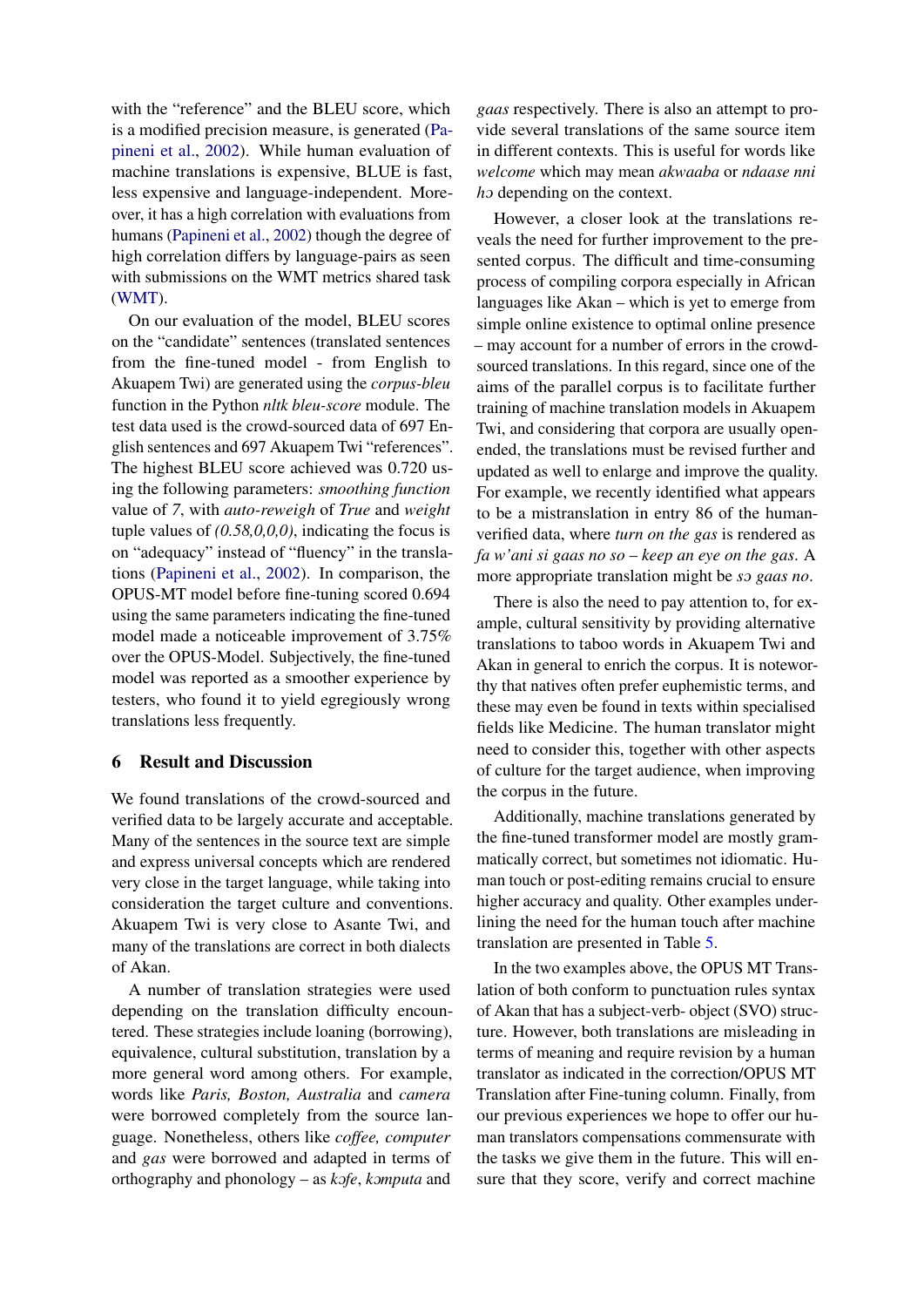<span id="page-7-12"></span>

| <b>SOURCE TEXT</b>        | <b>OPUS MT TRANSLATION</b>     | <b>CORRECTION</b>        |
|---------------------------|--------------------------------|--------------------------|
| I've gotten better        | M'ani agye yiye                | Meho atome               |
| How did it go last night? | $\epsilon$ vee den na ade kyee | Nnera anadwo ekosii sen? |

Table 5: Human Touch After Machine Translation

generated translations with minimal errors.

## 7 Conclusion

In this paper, we have presented a bilingual machine translation training corpus of 25,421 sentence pairs for English and Akuapem Twi. We used a transformer-based translator to generate initial translations into Akuapem Twi, which were later verified and revised where necessary by native speakers. The main idea of a typical use case for the dataset is for further training of machine translation models in Akuapem Twi. The data can also be used for other downstream NLP tasks such as named entity recognition and part-of-speech tagging, with appropriate additional annotations. Another potential application is fine-tuning an unsupervised embedding for the Akuapem Twi dialect of the Akan language.

In addition, about 697 crowd-sourced sentences of a higher quality are provided for use as an evaluation set for the tasks highlighted above. It is recommended as a testing dataset for English to Twi and Twi to English machine translation models.

In order to contribute towards the growth of the African NLP community, especially in the area of research and development, the dataset is [publicly](https://zenodo.org/record/4432117#.YF5rndKSk2y) [available.](https://zenodo.org/record/4432117#.YF5rndKSk2y)

## Acknowledgments

We are grateful to Microsoft for Startups Social Impact Program – for supporting this research effort via providing GPU compute through Algorine Research. We would also like to thank Julia Kreutzer and Jade Abbot for their constructive feedback. This project was also supported by the [AI4D lan](https://www.k4all.org/project/language-dataset-fellowship/)[guage dataset fellowship](https://www.k4all.org/project/language-dataset-fellowship/) through K4All and Zindi Africa. We would also like to thank the [Ghana](https://gajreport.com)[ian American Journal](https://gajreport.com) for their work in sharing our work and mission with the Ghanaian public.

## References

<span id="page-7-11"></span>EMNLP 2020 Fifth Conference On Machine Translation (WMT20), Shared Task: Metrics. [http:](http://www.statmt.org/wmt20/metrics-task.html) [//www.statmt.org/wmt20/metrics-task.html.](http://www.statmt.org/wmt20/metrics-task.html) Accessed: 2021-01-30.

- <span id="page-7-1"></span>2021. Ethnic and linguistic groups. [https://www.](https://www.britannica.com/place/Ghana/Plant-and-animal-life#ref55175) [britannica.com/place/Ghana/Plant-and-animal-life#](https://www.britannica.com/place/Ghana/Plant-and-animal-life#ref55175) [ref55175.](https://www.britannica.com/place/Ghana/Plant-and-animal-life#ref55175) Accessed: 2021-03-29.
- <span id="page-7-8"></span>Michael Adjeisaha1, Guohua Liua, and Richard Nuetey Nortey. 2020. [English twi parallel-aligned bible cor](https://doi.org/10.15413/ajsr.2020.0138)[pus for encoder-decoder based machine translation.](https://doi.org/10.15413/ajsr.2020.0138) *Academia Journal of Scientific Research*, 8(12):371– 382.
- <span id="page-7-7"></span> $\check{Z}$ eljko Agic and Ivan Vulic. 2020. Jw300: A widecoverage parallel corpus for low-resource languages. In *Proceedings of the 57th Annual Meeting of the Association for Computational Linguistics*, pages 3204—-3210.
- <span id="page-7-6"></span>Jesujoba Alabi, Kwabena Amponsah-Kaakyire, David Adelani, and Cristina España-Bonet. 2020. Massive vs. curated embeddings for low-resourced languages: the case of yorùbá and twi. In Proceed*ings of the 12th Language Resources and Evaluation Conference*, page 2754–2762, Marseille, France.
- <span id="page-7-4"></span>Nana Aba Appiah Amfo Apenteng Monica Amoah. 2014. The form and function of english loanwords in akan. *Nordic Journal of African Studies*, 23(4):219–240.
- <span id="page-7-9"></span>Dorothee Beermann, Lars Hellan, Pavel Mihaylov, and Anna Struck. 2020. Developing a twi (asante) dictionary from akan interlinear glossed texts. In *Proceedings of the 1st Joint Workshop on Spoken Language Technologies for Under-resourced languages (SLTU) and Collaboration and Computing for Under-Resourced Languages (CCURL)*, page 294–297, Marseille, France.
- <span id="page-7-10"></span>Sheng-Yeh Chen, Chao-Chun Hsu, Chuan-Chun Kuo, Lun-Wei Ku, et al. 2018. Emotionlines: An emotion corpus of multi-party conversations. *arXiv preprint arXiv:1802.08379*.
- <span id="page-7-0"></span>Mohamed Amine Chéragui. 2012. Theoretical overview of machine translation. In *ICWIT*.
- <span id="page-7-3"></span>Florence A Dolphyne. 1988. The akan (twi-fante) language: Its sound system and tonal structure.
- <span id="page-7-5"></span>Irene Doval and M Teresa Sánchez Nieto. 2019. Par*allel corpora for contrastive and translation studies: New resources and applications*, volume 90. John Benjamins Publishing Company.
- <span id="page-7-2"></span>ethnologue. 2020. Akan. [ethnologue.com/language/]( ethnologue.com/language/akan) [akan.]( ethnologue.com/language/akan) Accessed: 2021-01-21.